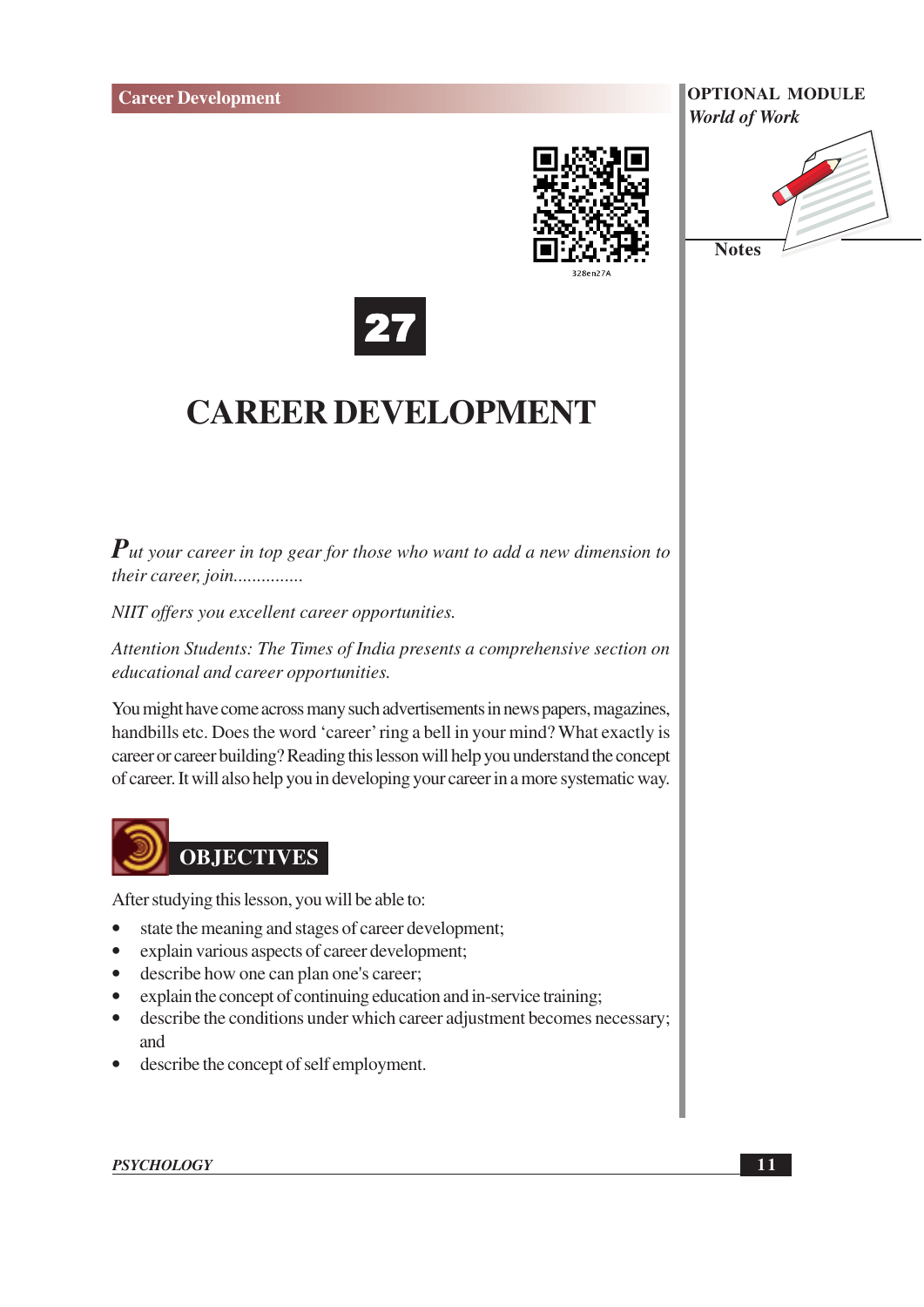

**Notes** 

## 27.1 MEANING OF CAREER DEVELOPMENT

The term 'career' in career development refers to all the activities whch a person does in his/her lifetime. These activities includes personal, occupational and social life of the person. Thus, career refers to the life pattern of a person.

Development is the modification of behaviour as a result of growth and learning. It normally involves a progressive change. Thus, career development means the overall development in the life style of a person. It involves person's experiences that contribute to the formation of his/her identity including life experiences, education, career choice, on the job training, level of professional achievement and degree of satisfaction.

Now, the question arises, how the life style of a person develops. Obviously, vocation plays an important role in the life style of a person and vocational development is the basis of career development. For example if a person gets promoted to executive cadre from non-executive, he will get more facilities from the organisation, like higher salary, bigger accommodation etc, and his life style will automatically change. Promotion is part of vocational development, but it also brings about a change in person's social and personal life also.

#### **Activity**

Sh. Ramlal began his career as a clerk in a small company immediately after his graduation in commerce. While working he improved his qualification from B. Com. to M. Com. and ICWA. An offer from a multinational company as a Financial Manager changes his life style to a great extent. Now he is the owner of a flat, car and many other amenities. He enjoys a happy married life with two lovely kids. Moving in high society, providing the best education to his children which he could never dream of earlier, are now at his easy accessibility. This is the reward of career development. Career development is a dynamic, ongoing and gradual process.

On the basis of this case can you list some more characteristics of career development?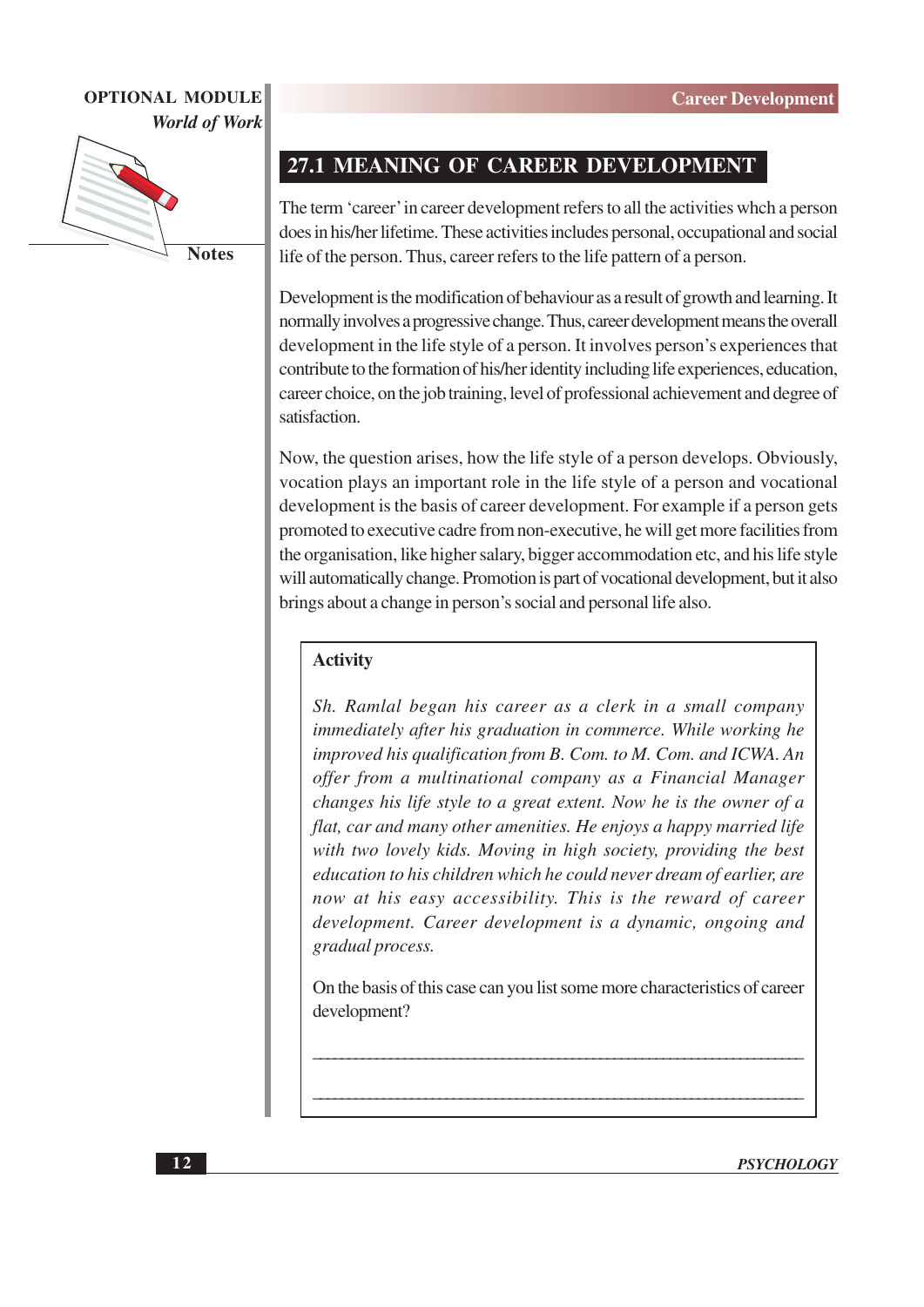## 27.2 LIFE STAGES AND VOCATIONAL **DEVELOPMENT**

Concept of life stages and stages of vocational development will give greater insight in to the understanding of career development. Generally, there are five life stages: Growth, Exploratory, Establishment, Maintenance and Decline.

| <b>Name of Stage</b> |                             | <b>Age Range</b> | <b>Characteristics</b>                                                                                                                   |  |
|----------------------|-----------------------------|------------------|------------------------------------------------------------------------------------------------------------------------------------------|--|
| 1.                   | Growth                      | $0-14$ yrs       | Development of basic skills                                                                                                              |  |
| 2. Exploratory       |                             | $15 - 25$ yrs    | Thinking and understanding about<br>self.                                                                                                |  |
|                      |                             |                  | Becoming an adult                                                                                                                        |  |
|                      |                             |                  | Finding a life partner                                                                                                                   |  |
|                      |                             |                  | Finding an occupation                                                                                                                    |  |
|                      |                             |                  | Finding place in community                                                                                                               |  |
| 3.                   | Establishment $25 - 45$ yrs |                  | Establishing one self in the chosen<br>occupation                                                                                        |  |
|                      |                             |                  | Establishing identity as a person and<br>$\bullet$<br>a professional                                                                     |  |
| 4.                   | Maintenance                 | $45 - 60$ yrs    | Maintaining and furthering the<br>occupational and social status.                                                                        |  |
| 5.                   | Decline                     | After 60 yrs     | May retire from active service but<br>$\bullet$<br>act as consultants and providing<br>experience at the higher level of<br>proficiency. |  |

Table 27.1: Life stages and Stages of Vocational Development

The given age categories in the Table 27.1 are not rigid and exclusive. They are flexible and overlap each other

Let us understand each of these stages in detail:

Growth Stage: From conception to about the age of fourteen, it is a preparatory stage during which a child develops basic skills.

**Exploratory Stage:** It is between 15 to 25 yrs. During this stage, a person tends to think and understand about self, his role in becoming an adult, finding a life partner, occupation and place in community.

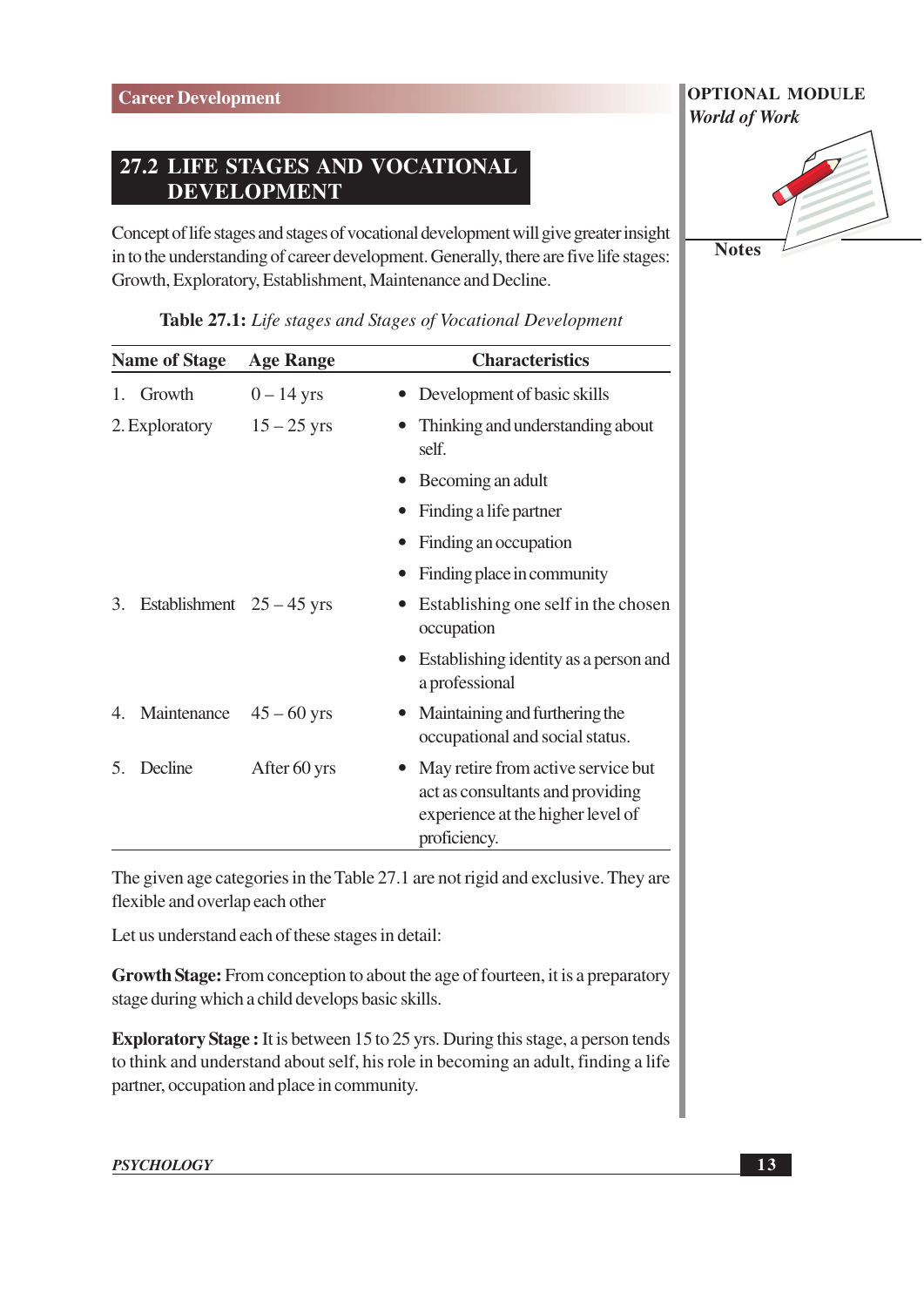

**Notes** 

**Establishment stage:** It ranges between 25 to 45 years. During this, stage one establishes himself or herself and gains some occupational identity. (e.g. He/She is a plumber/doctor/bank officer).

**Maintenance stage:** This stage covers 45 to 58 yrs. During this stage, a person maintains his establishment.

**Decline**: This is after 58 yrs. of age. In this stage, a person not only declines in physical strength but also his or her role lessens in the vocation, family responsibilities and community.

After knowing the life stages, lets see the stages of vocational development.

# 27.3 STAGES OF VOCATIONAL DEVELOPMENT

The stages of vocational development may be described as follows:

**Early Exploration :** This involves first job. It can be a part time or a temporary iob.

**Exploration and Trial :** In this stage a person explores more avenues and in the end tries to settle in a job of his or her liking. This stage is also called floundering stage.

**Establishment and Maintenance :** During this stage, a person establishes himself or herself in one field of work and then continues to maintain in it.

**Retirement :** Here the person tends to narrow down his or her responsibilities. Depending upon the capability of the person, he/she may either leave the job or shift to a job with lesser responsibility.

The stages of career development are, in fact, the life stages combined with the stages of vocational development.

# **INTEXT QUESTIONS 27.1**

- 1. List the stages of vocational development relevant to early adulthood.
- 2. What is the important aspect of retirement?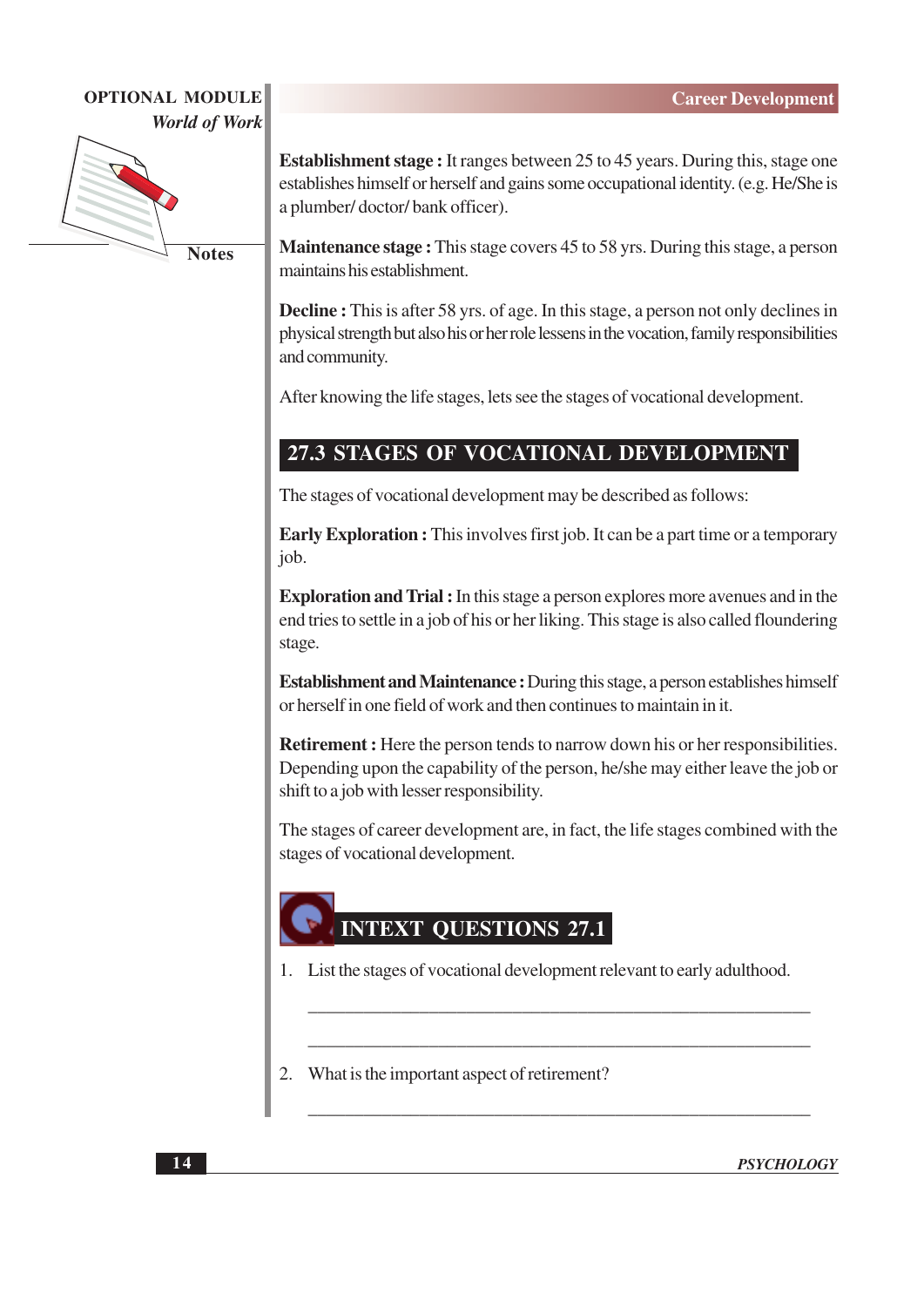# **OPTIONAL MODULE**

#### **Activity**

Take the case of Dr. Mohan, a famous surgeon. He is enjoying his pension now. While studying in VIII class, a lesson on doctors facinated him and he was attracted towards medical profession. He resolved to become a doctor. For this he worked hard, secured good marks in biological science, qualified pre-medical test and subsequently became a Doctor. He joined as an Assistant Surgeon in a big Government hospital at the age of 25 and grew as a great surgeon by the age of 45. He retired at the age of 60. Now at the age of 65, though not in his active surgical practice, he still wishes to extend his valuable contribution in the service of mankind

**Activity:** Explain the life stages and stages of vocational development of Dr. Mohan.

#### **Try it Yourself**

Talk to a person of 65-70 yrs. of age and write down the stages of his/her career development.

Mr. Naveen is an Engineer because his parents wanted him to become a engineer. He is working in a small factory. He does not like his work and his income is also not adequate. He is frustrated with his job and life. On the other hand, Mr. Ganesh is a taxi driver, he is happy with his job and earns quite well. He is enthusiastic about his job and likes it very much.

Write three probable reasons for Mr. Naveen's frustration and Mr. Ganesh's satisfaction according to the life stages.

#### **27.4 CAREER PLANNING**

Modern age is an age of planning. Even for small things like going to a movie or picnic, we have to plan. Career building is a crucial task in one's life. So one is ought to prepare a good career plan. As you have already learnt, career is the overall life style of a person. Career plan includes, planning of personal life, planning of social life and planning of vocational life. These three aspects of career planning are interlinked and influence each other. Let us understand these concepts one by one.



**PSYCHOLOGY**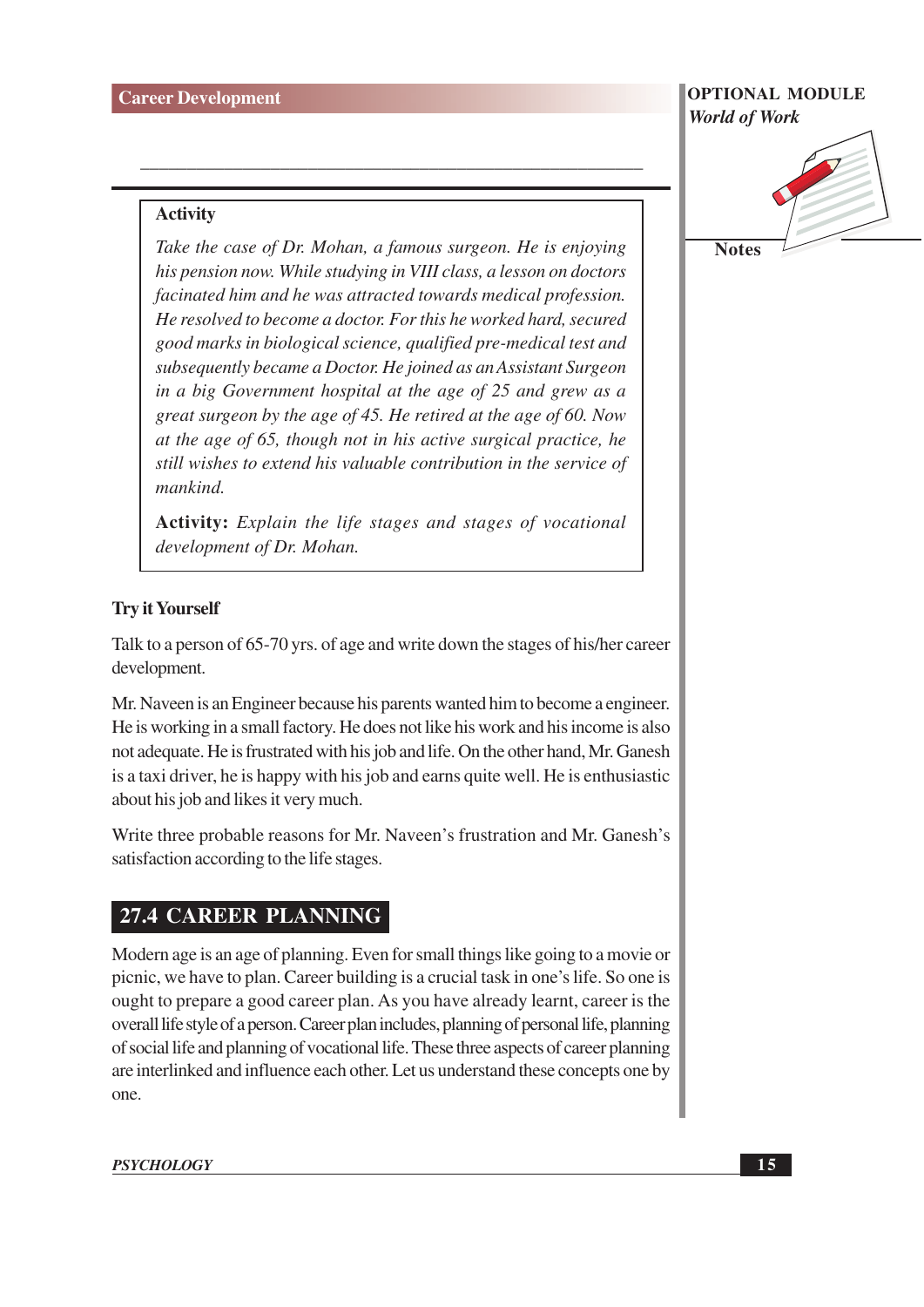

- a) Planning of Personal Life: It involves planning about when to get married, what type of person would you like to get married to, when to have children, what sort of life you want to give to your spouse and children and many other things, specifically important to you. Personal life is influenced by vocational and social life of a person.
- b) Planning of Social Life: It involves planning of life style you want, the society in which you want to move in, and the assets which you want to acquire etc. Social life of a person is influenced by personal and vocational life of a person.
- c) Planning of Vocational Life: It is a life long process of getting ready to choose or continue to make choices from among the many occupations available in our society. Vocational life of a person matches the self with the world of work. After knowing the self and the world of work, you need to match your qualities with the qualities required for each of the occupations you know. Finally, select a vocation with which your qualities match to the maximum. It has great impact on the personal and social life of a person. In brief carrer planning can be understood with the help of following diagram.



Fig. 27.1: Carrer planning

In a wise vocational planning, there are three key features, namely, know thyself, know the world of work and match the self with the world of work.

- (i) Know thyself (Self appraisal): A clear understanding of one's own self, one's aptitudes, abilities, interests, ambitions, resources and limitations.
- (ii) Know the world of work (Appraisal of the vocations): Knowledge of various occupations, qualifications and entry requirements for each occupation, earnings, conditions of success, advantages, promotional prospects, and compensation etc. Before proceeding further, let us take the case of Mr. Ganesh, a happy taxi driver and Mr. Naveen who is a frustrated engineer. Mr. Ganesh is happy because he opted to be a taxi driver due to his interest in driving and interaction with people. Mr Naveen is frustrated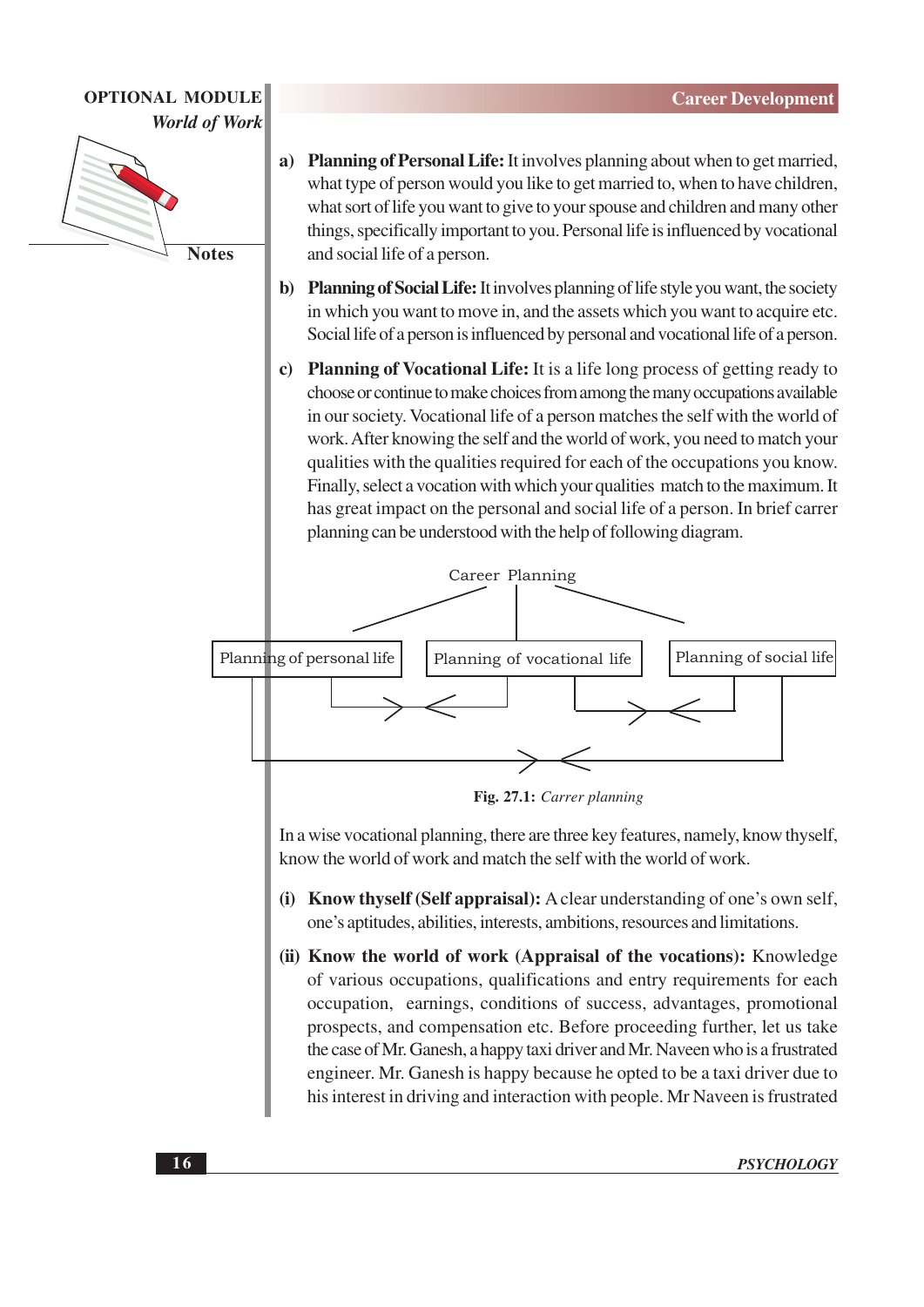because he is forced to become an engineer by the parents to fulfil their aspirations.

Let us deal with these key points one by one to have better understanding.

# 27.5 KNOW THYSELF (SELF APPRAISAL)

Know thyself is the key word for success in career development. It sounds very simple but in real practice it is quite a difficult goal. Some people feel frustrated in life because they could not understand themselves in the early stages of career development. People are not able to understand about themselves mainly because of the following reasons.

Lack of courage to be one's own self: We simply try to be like somebody else. For instance, young boys and girls try to imitate the hairstyle of heros or heroines. Or we always try to be what others expect us to be. In the case of Mr. Naveen, his father wanted him to be an engineer. So, he became an engineer without thinking what he wants to be.

We do not take time to know ourselves. If we have time, we prefer doing some other work than to think about the self. We misinterpret our experiences. For example just because one gets less marks in science one may interpret that she/he is weak in that subject, though there can be other reasons also.

Some times we do not know our desires and run after a mirage. When asked what do you want, most people say that they want money or anything that money can buy. If provided with a lot of money, one would look forword for something else. Most people move from one immediate desire to another, apparently without even realising that what they really want that is something which is much more basic. The most fundamental and lasting desire is to follow one's interest. So first thing one tries to realise is that:

- there is self.
- each one of us is an entity,
- no two persons are exactly alike, and
- every one has the latent ability in one direction or the other.

Each person has basic abilities which make it possible for him/her to choose from a wide variety of occupations. But selection of vocations is purely a matter of personal taste. Before concluding about one's interest, abilities and strong points one should do thorough self analysis or introspection.

#### **OPTIONAL MODULE World of Work**

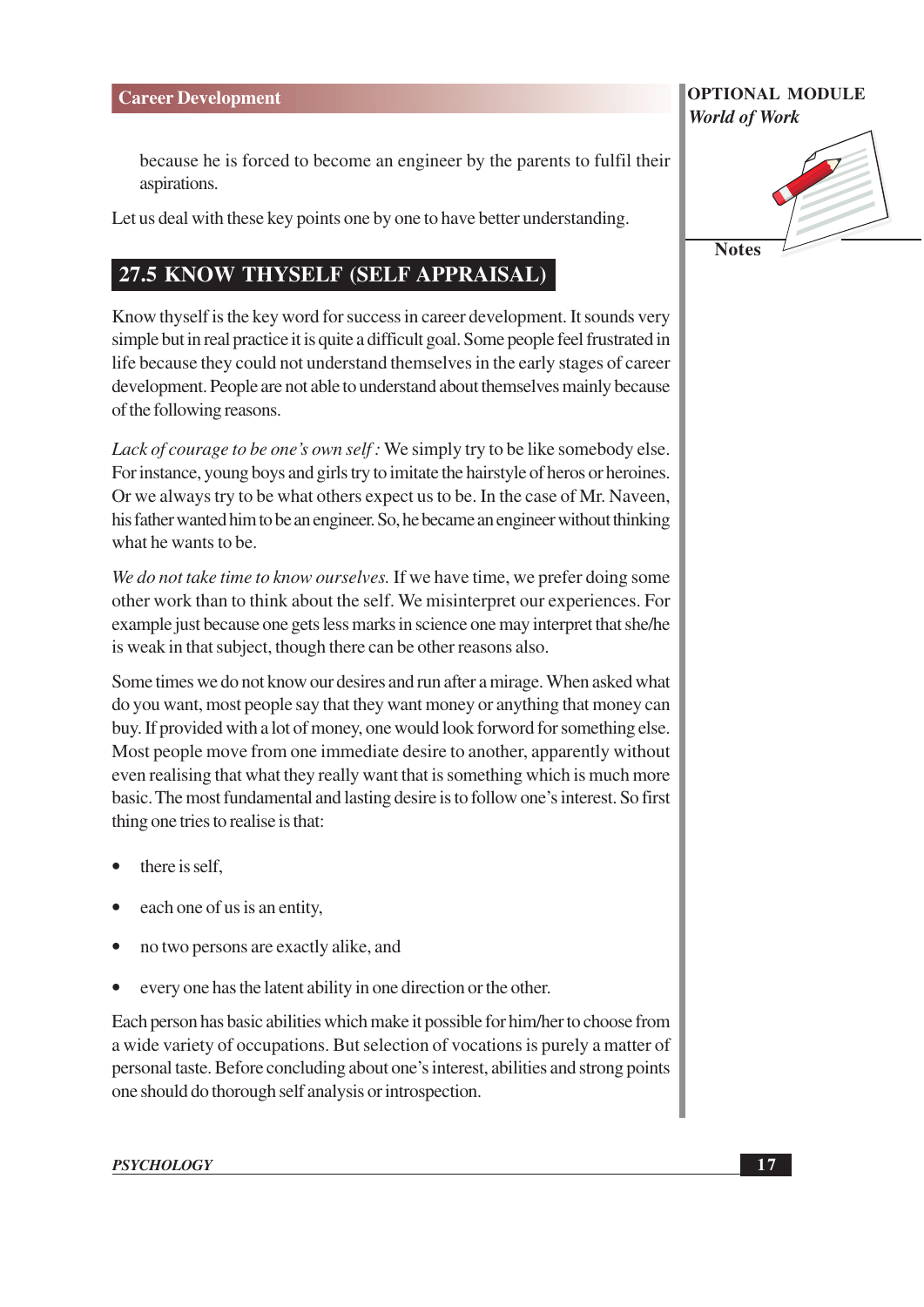

#### Know the World of Work (Appraisal of the Vocations)

To know the world of work is equally important for vocational planning. For different jobs, there are different types of job requirements. For example, Engineers may be required to work in mines or factories, indulge in shift duties, work in hazardous conditions. They may be required to manage the subbordinate staff, deal with the staff unions etc. Similarly journalists may be required to be on their toes always to capture the news. They should be skillful in differentiating the important and unimportant news. They should also be ready to take risk. You have to collect information about the working conditions and job requirements of all the jobs. After a thorough study of jobs you should select some vocations with which your qualities match.

#### **Match Personal Qualities with the Qualities for Selected Vocations**

If you choose to become a lawyer, see that you have logical and analytical mind and good memory. Good communication and persuassive skills and understanding of human nature would also help you in pursuing the career of lawyer.

If you have chosen to become a scientist, see if you have scientific temperament, an open mind, curiosity, infinite patience, desire to find evidence, etc.

Interest, ability, aptitude, and health are some of the criteria on the basis of which one can match the self with the world of work.

## **Steps in Career Planning**

Following are the major steps in career planning:

- To understand the self: To make a wise career choice, one should know 1. the interests, aptitude, abilities, skills, health conditions, personality, and priorities of the person.
- To obtain information about various occupations.  $2.$
- $\mathcal{E}$ Short list some occupations (3–4) which suit the person.
- 4. Thorough analysis of each of the selected occupations: To this end one may collect information about the following:
	- a. Nature of work.
	- b. Work environment.
	- c. Qualification and physical requirements.
	- d. Method of entry.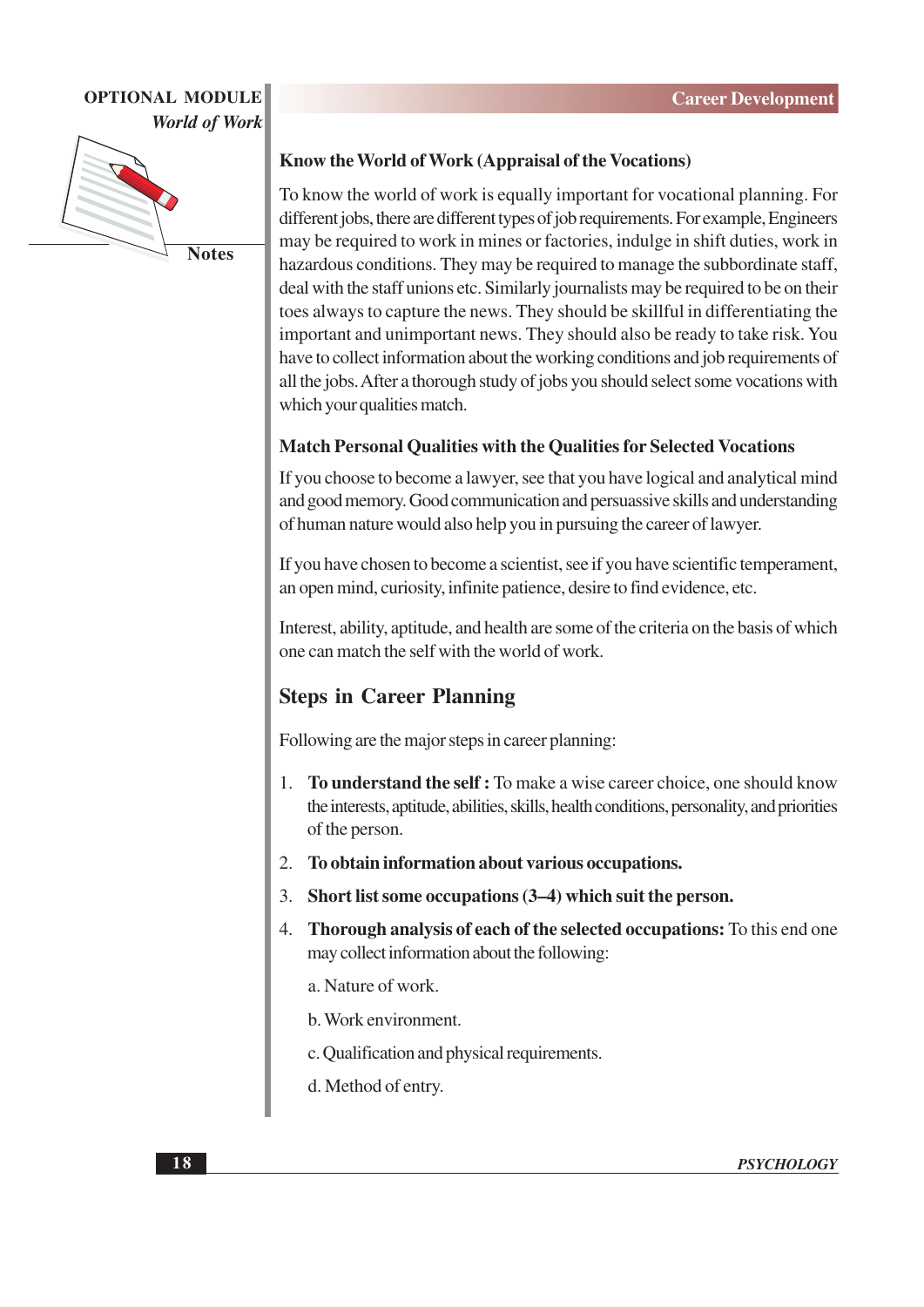#### **Career Development**

- e. Advancements or promotion prospects.
- f. Economic returns.
- g. Advantages and disadvantages.
- 5. Match the qualities which you possess with the qualities required for each of the selected occupations.
- 6. Select the most suitable occupation.
- 7. Work towards achievement of your goal of entering into the occupation. Note: For the student the initial step is to select the subjects for study.

Note: In various places there are guidance centres where one can get assistance in self appraisal and obtaining information about various occupations, and to make decisions in one or more aspects of one's life.

You can also consult a counselor or a career teacher if you have any difficulty while planning or building your career.

# INTEXT QUESTIONS 27.2

1. What are the important steps in career planning?

2. Who can help in career planning and career decision making?

## 27.6 SPECIAL PROVISIONS FOR CAREER **DEVELOPMENT**

"Better late than never" is a common saying which is also applicable to the field of education. Avenues for career development are available at all the stages of life. Some such avenues are continuing education and in-service training.

# **OPTIONAL MODULE World of Work**

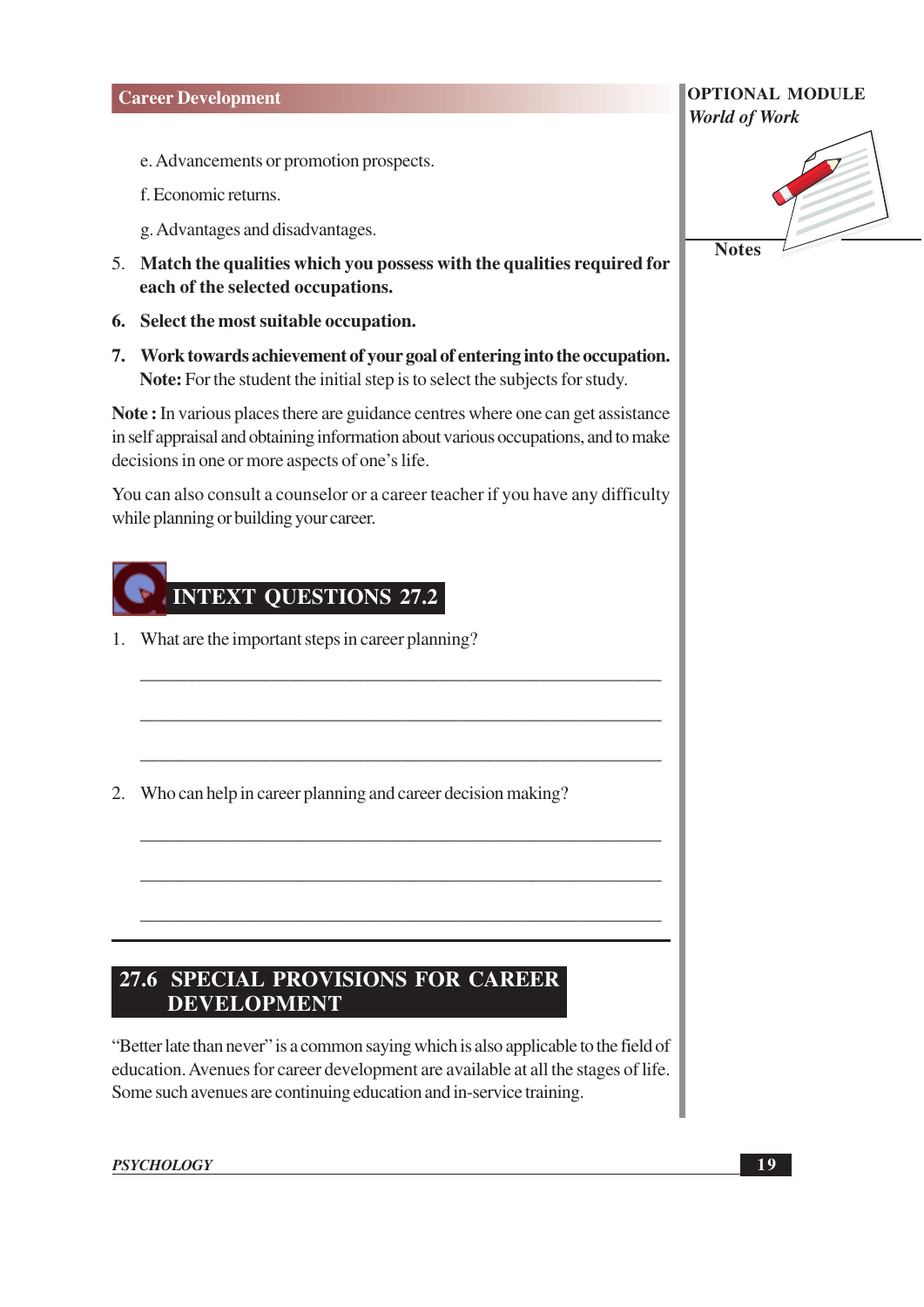

#### **Continuing Education**

The concept of continuing education is of recent origin. Education is a life long process of adding or renewing one's repertoir of knowledge, information and skills. (Continuing education has relevance to all irrespective of whether one is professional, technocrat or technician). In the context of literacy learning or functional literacy, continuing education acquires special significance. After becoming literate, a person can continue education through the continuing education centers. Open school and open university provide opportunities for continuing education.

#### **In-Service Training**

It refers to the education and training which a person receives after entering the occupation. It is required because of rapid advancements in all the fields of knowledge.

### **Career Adjustment**

At times we may feel that the work which we are doing is not according to our choice. In that case, career adjustment becomes necessary. Career adjustment is shift in one's vocational role. It can be from one field to an altogether new field or related field or changing the responsibilities in the same field. Some situations where career related field adjustment becomes important are as follows.

- After retirement if a person is capable he/she may take up some simple jobs.
- When work environment becomes unsuitable.
- When some health problems crop up. For example if a person develops some disease while working on a certain job which will further increase if the person continues to work in the same situation or if a person develops disability which hampers his/her work.
- When there is no chance of advancement in the present career.

# **WHAT YOU HAVE LEARNT**

- Career in career development means all the activities which a person does in his/her life time. These activities include personal, occupational and social life of the person.
- Career development is overall development in the life style of a person. It is a dynamic, ongoing and gradual process.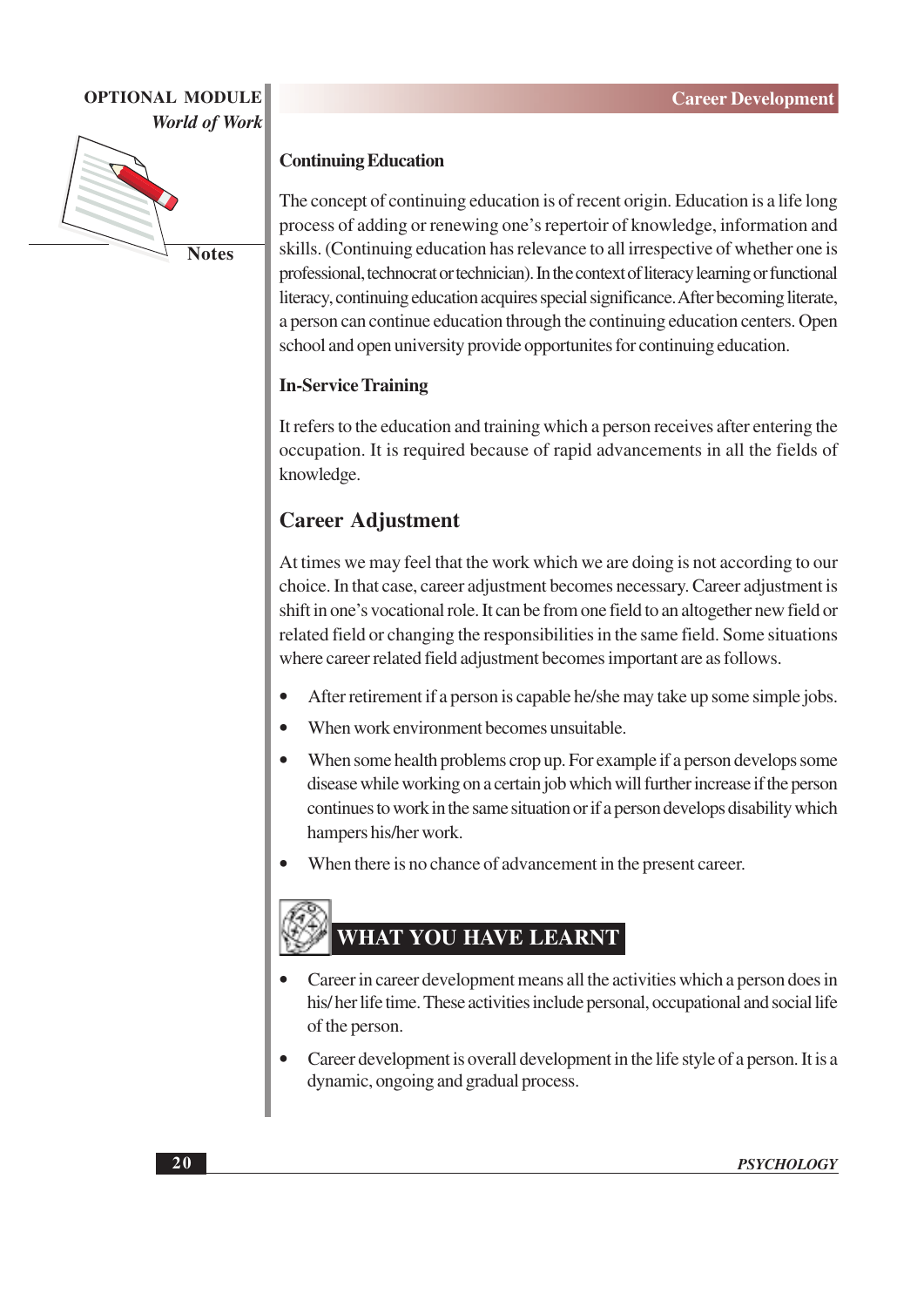#### **Career Development**

- Exploratory, establishment, maintenance and decline are the important stages  $\bullet$ of career development.
- Self appraisal, appraisal of chosen career and matching the abilities of the  $\bullet$ person with the abilities required by the job are some important tips for career planning. Continuing education and in-service training are special provisions for career development.
- Career adjustment is shifting of one's vocational role. Sometimes it becomes  $\bullet$ inevitable.

# **TERMINAL EXERCISE**

- 1. What is career and career development?
- 2. What are the life stages?
- 3. What are the stages of vocational development?
- 4. Why is it important to know thy self in career development?
- 5. What is career adjustment?



#### **Activities**

- 1. Explore your self and write the stage of development which you are undergoing now. Also combine your basic characteristics and write which occupation would suit you most.
- 2. Select any five occupations and write the basic characteristics required to enter each occupation.

#### 27.1

- 1. Growth and exploratory stage.
- 2. Narrowing down of responsibilities.

# **OPTIONAL MODULE World of Work**

**Notes** 

**PSYCHOLOGY**